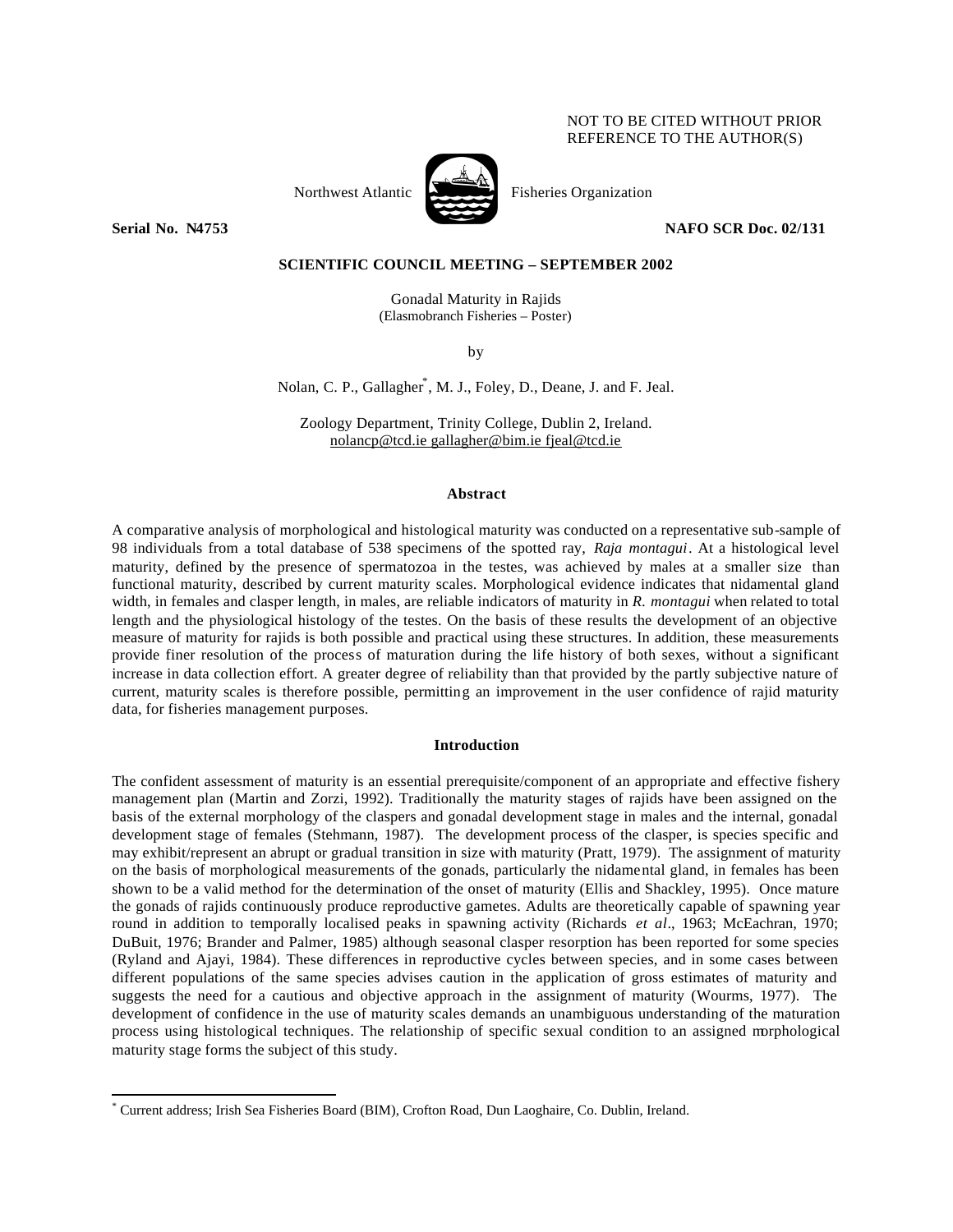## **Materials and Methods**

A total of 538 specimens of the spotted ray, *Raja montagui*, were collected from the landings of commercial fishing vessels at the Irish east coast port of Howth, over a period extending from August 1996 to February 1998. The total length (nearest 0.5 cm below) and sex was recorded for each specimen and a morphological maturity stage assigned using a standard maturity scale (Stehmann, 1987). In addition, clasper length (mm) in males and maximum nidamental width (mm), in females was recorded. The testes of 89 male specimens representing all stages of morphological maturity were excised in their entirety and fixed in 10% formaldhyde. Sections of each testis were embedded in paraffin wax following alcohol dehydration (2 hours at 50%, 70% 96% and Absolute ethanol) and clearing in xylene. Section of 8µm to 10µm were floated onto the surface of a bath containing Mayer's albumen (10 drops/l) and mounted on glass slides and placed on a hot plate to dry overnight. Sections were subsequently stained with haemotoxylin and eosin, mounted using a clear mounting medium (DPX) and cover slip and examined under x40 and x100 magnification. The relative abundance of spermatogonial, spermatocytic, spermatid and spermatozoal ampullae were counted along a transect running from the ventral, ampullogenic zone of the testis to the dorsal surface. Specimens were determined to be mature if testicular sections contained spermatozoal ampullae.

### **Results**

On the basis of the morphological determination of maturity, maturity ogives were constructed for male  $(N=274)$ and female (N=175) individuals (Fig. 1). Lengths at 50% maturity were determined to be 53.65 cm total length for males and 57.44 cm total length for females.

The relationship between clasper length and total length in males (Fig. 2) and nidamental gland width with total length in females (Fig. 3) displayed a point of inflection about the pre-determined point of 50% maturity.

The relative abundance of spermatogonial, spermatocytic, spermatid and spermatozoal ampullae in testes examined histologically (Fig. 4) indicated a length at maturity of 45.0 cm total length. Morphologically assigned immature individuals were characterised by the presence of spermatogonia and spermatocytes in the lower part of their range and thereafter by the presence of spermatogonia, spermatocytes and spermatids. Maturing individuals showed a similar developmental progression with spermatozoa present in the larger individuals classed at this stage. Fully mature specimens were found in all seasons throughout the sampling period and were characterised by the complete range of developmental stages and spermatozoa.

Twenty one individuals, representing 68% of those classified as adolescent maturing and characterised by flexible claspers and incomplete structure of the glands, contained spermatozoa within the testes (Table 1).

### **Discussion**

The analysis of histological and morphological maturity in male and morphological maturity in female *R. montagui* indicates that the process of maturation is both gradual and progressive. At the onset of maturity, the claspers of the males and the nidamental glands of the females is defined by a rapid increase in size of these organs, with individuals reaching 50% maturity at ages estimated to be of 3.4 years and 4.1 years, respectively (Gallagher, 2000). Mature spermatozoa, occurring in males with incomplete cartilage development of the claspers, indicates that histologically determined, physiological maturity occurs at a smaller total length than functional maturity. Physiological and functional maturity were separated by 9.0 cm in total length at 45.0 cm and 54.0 cm, respectively, representing a period of growth extending over an interval of 16 months (Gallagher, 2000). The imposition of a fixed and subjective maturity scale, which categorises males on the basis of morphological maturity on a process, which is inherently continuous and subject to environmental fluctuation was apparent. A relationship between histological maturity and external clasper morphology is evident and occurs at the point of inflection, at which the rate of growth of the clasper increases rapidly to the point of developmental stasis. A similar relationship exists between nidamental gland width and total length.

Morphological evidence indicates that nidamental gland width, in females and clasper length, in males, are reliable indicators of maturity in *R. montagui* when related to total length and the physiological histology of the testes.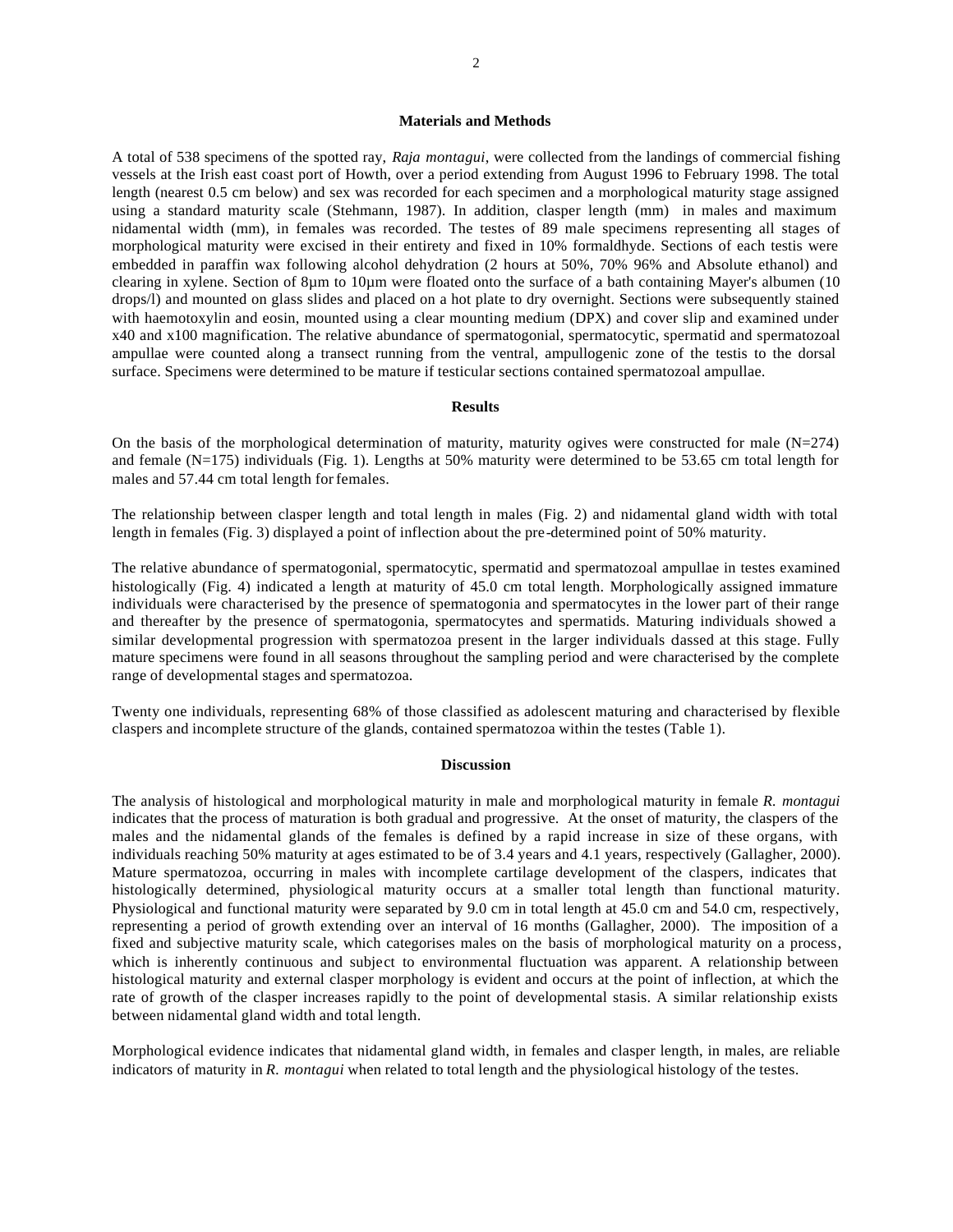On the basis of these results the development of an objective measure of maturity for rajids is both possible and practical using these structures. In addition, these measurements provide finer resolution of the process of maturation during the life history of both sexes, without a significant increase in data collection effort. A greater degree of reliability than that provided by the partly subjective nature of current, maturity scales is therefore possible, permitting an improvement in the user confidence of rajid maturity data, for fisheries management purposes.

### **References**

- BRANDER, K. and D. PALMER. 1985. Growth rate of *Raia clavata* in the north east Irish Sea. *J. Cons. int. Explor. Mer.*, **42**: 125-128.
- DuBUIT, M. H. 1976. Age et croissance de *Raja batis* et de *Raja naevus* en Mer Celtique. *J. Cons. int. Explor. Mer.*, **37**, (3), 261-265.
- ELLIS, J. R. and S. E. SHACKLEY. 1995. The reproductive biology of *Scyliorhinus canicula* in the Bristol Channel, U.K.. *J. Fish. Biol.*, **51**: 361-372.
- GALLAGHER, M. J., 2000. The fisheries biology of commercial ray species from two geographically distinct regions. Ph.D. Thesis, Department of Zoology, University of Dublin, Trinity College, Dublin 2, Ireland.
- MARTIN, L. and G. D. ZORZI, 1993. Status and review of the California skate fishery. *NOAA Tech. Rep. NMFS*, **115**: 39-52.
- McEACHRAN, J. D. 1970. Egg capsules and reproductive biology of the skate *Raja garmani* (pisces: Rajidae). *Copeia*, **1976**: 197-199.
- PRATT, H. L., 1979. Reproduction in the blue shark *Prionacea glauca*. *Fish.Bull.*, **77**, (2): 445-470.
- RICHARDS, S. W., MERRIMAN, D. and C. H. CALHOUN. 1963. Studies on the marine resources of southern New England. IX. The biology of the little skate *Raja erinacea* Mitchell. *B. Bingham Oceanogr. C.*, **18**: 1- 67.
- RYLAND, J. S. and T. O. AJAYI. 1984. Growth and population dynamics of three raja species (Batoidei) in Carmarthen bay, British Isles. *J. Cons. int. Explor. Mer.*, **41**: 111-120.
- STEHMANN, M. (1987). Quick and dirty tabulation of stomach contents and maturity stages for skates (Rajidae), squaloid and other ovoviviparous species of shark. *Am. Elasmo. Soc. Newsletter*, **3**.
- WOURMS, J. P., 1977. Reproduction and development in chondrichtyan fish. *Am. Zool.*, **17**: 379-325.

| Morphological<br>maturity stage | Spermatogonia | Spermatocytes | Spermatids | Spermatozoa |
|---------------------------------|---------------|---------------|------------|-------------|
|                                 | 26            | 22            | 12         |             |
|                                 | 31            | 31            | 31         | 21          |
|                                 | 16            | 16            | 16         | 16          |
| 4                               | 16            | 16            | 16         | 16          |
| Total                           | 89            | 85            | 75         | 53          |

Table 1. The frequency of occurrence of spermatogonia, spermatocytes, spermatids and spermatozoa in testicular sections from the spotted ray *R. montagui* (N=89).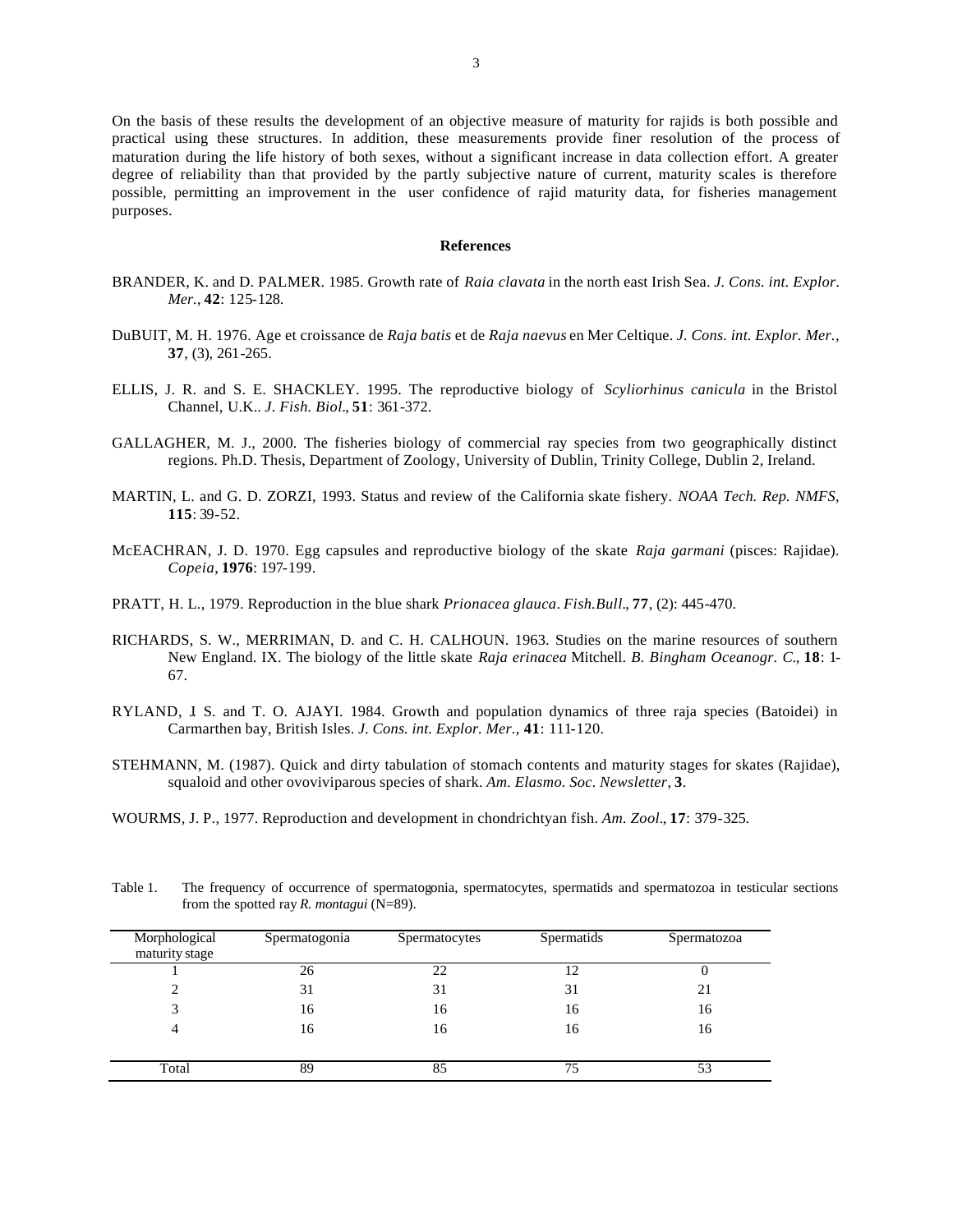

Fig. 1. Maturity ogives for male (?) and female (?) *R. montagui*.



Fig. 2. The relationship between clasper length and total length in male *Raja montagui*. The total length at 50% maturity (53.65 cm), determined from maturity ogives generated from the morphological assessment of maturity is indicated by an arrow (N=273).